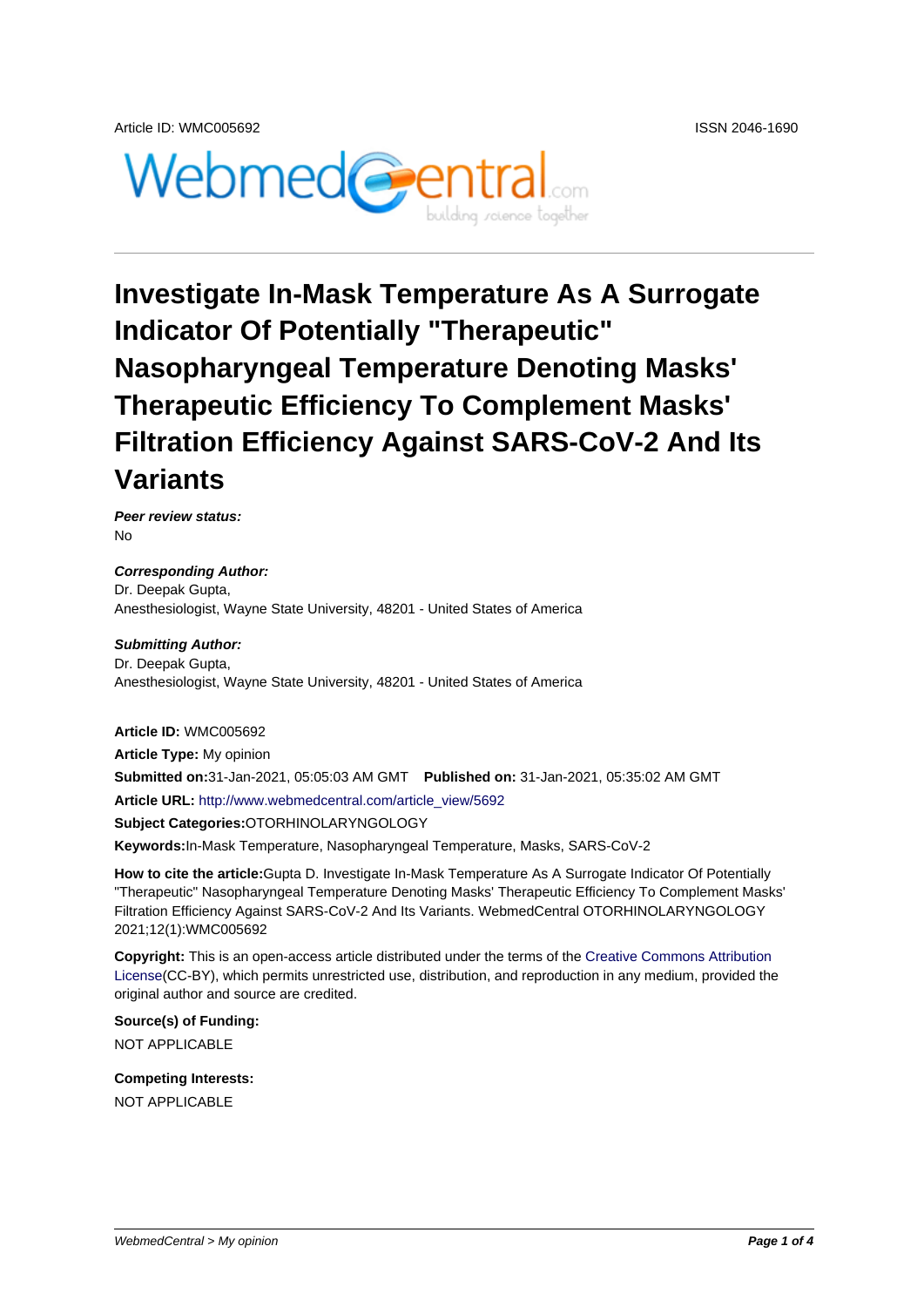## **Investigate In-Mask Temperature As A Surrogate Indicator Of Potentially "Therapeutic" Nasopharyngeal Temperature Denoting Masks' Therapeutic Efficiency To Complement Masks' Filtration Efficiency Against SARS-CoV-2 And Its Variants**

**Author(s):** Gupta D

## My opinion

Abundance of information leading to abundance of interpretation leads to abundance of misunderstanding thus creating a double jeopardy preventing the true understanding of information. Herein, I am sharing my interpretation hoping to correct the misunderstanding unless my understanding of the ever-changing situation may eventually be misunderstood considering the double jeopardy of too many informing harmlessly and too many interpreting harmlessly while harmful misunderstanding still persisting amidst the soaring pandemic.

When the world wonders about deaths after COVID-19 vaccinations [1], the world forgets that, in Vaccine Adverse Event Reporting System (VAERS) since 1990 [2], Centers for Disease Control and Prevention (CDC) receive reports of deaths presumed to be after any vaccination and these reports number in thousands although it is NOT clear how rarely the suspected vaccines are actually confirmed to be the actual cause of those deaths after thorough investigations by public health officials. The reassuring fact is that compared to millions vaccinated with billions of all vaccine doses over the last three decades as tracked by CDC/VAERS, the COVID-19 vaccinations are happening at the rates of millions being vaccinated per day with target to vaccinate billions in months ahead. Therefore, the reports of presumed deaths after COVID-19 vaccinations may NOT turn out to be an absolute zero especially when the COVID-19 data from across the world is getting updated in real-time globally under the public eye of masses and media who are seeking reassurances to overcome vaccine hesitancy. Moreover, the mitigation of pandemic further starts appearing harder when reports of new SARS-CoV-2 variants surface with proven data for high transmissibility and/or high virulence to raise the concerns about evolving resistance of SARS-CoV-2 variants to currently approved vaccines warranting the need to adjust the newly invented COVID-19 vaccines [3-4]. Although too many moving pieces of real-time scientific information make the global population dizzy amidst the pandemic, some harmless theories go unnoticed and turn harmfully stale [5-7].

Hereafter, unless SARS-CoV-2 learns to evolve into a variant that does NOT like to reside and proliferate in cold secluded vestiges of human nasopharyngeal areas [8-12], it may be high time that we explore the consistent therapeutic efficiency of masks rather than focusing on their variable filtering efficiency considering that we may be able to use in-mask temperatures as surrogate indicators for nasopharyngeal temperatures which can be easily proven by concurrently and continuously measuring in-mask temperatures and nasopharyngeal temperatures among volunteers wearing various types of masks for varied durations of times. Alternatively, if planning a volunteer study seems too arduous amidst the pandemic, the nasopharyngeal swabs $\hat{a} \in \mathbb{M}$  tissue samples' temperatures can be measured by infra-red no-touch thermometer or thermal imaging camera at the time of testing for SARS-CoV-2 among asymptomatic population to gauge if the nasopharyngeal swabs' tissue samples' temperatures of those testing positive for SARS-CoV-2 turn out to be in vivo lower than nasopharyngeal swabs' tissue samples' temperatures of those testing negative for SARS-CoV-2 considering that in vitro temperature affecting SARS-CoV-2 testing has been demonstrated [13-15]. It may be ironic that the utility of masks discovered during pandemic may remain relevant even after the pandemic is over when filtration-cum-therapeutic efficiency of masks may continue to decrease surgical site infections among perioperative patients, hospital acquired infections among hospitalized patients and acute exacerbations among chronic obstructive pulmonary disease patients as long as patients, caregivers and healthcare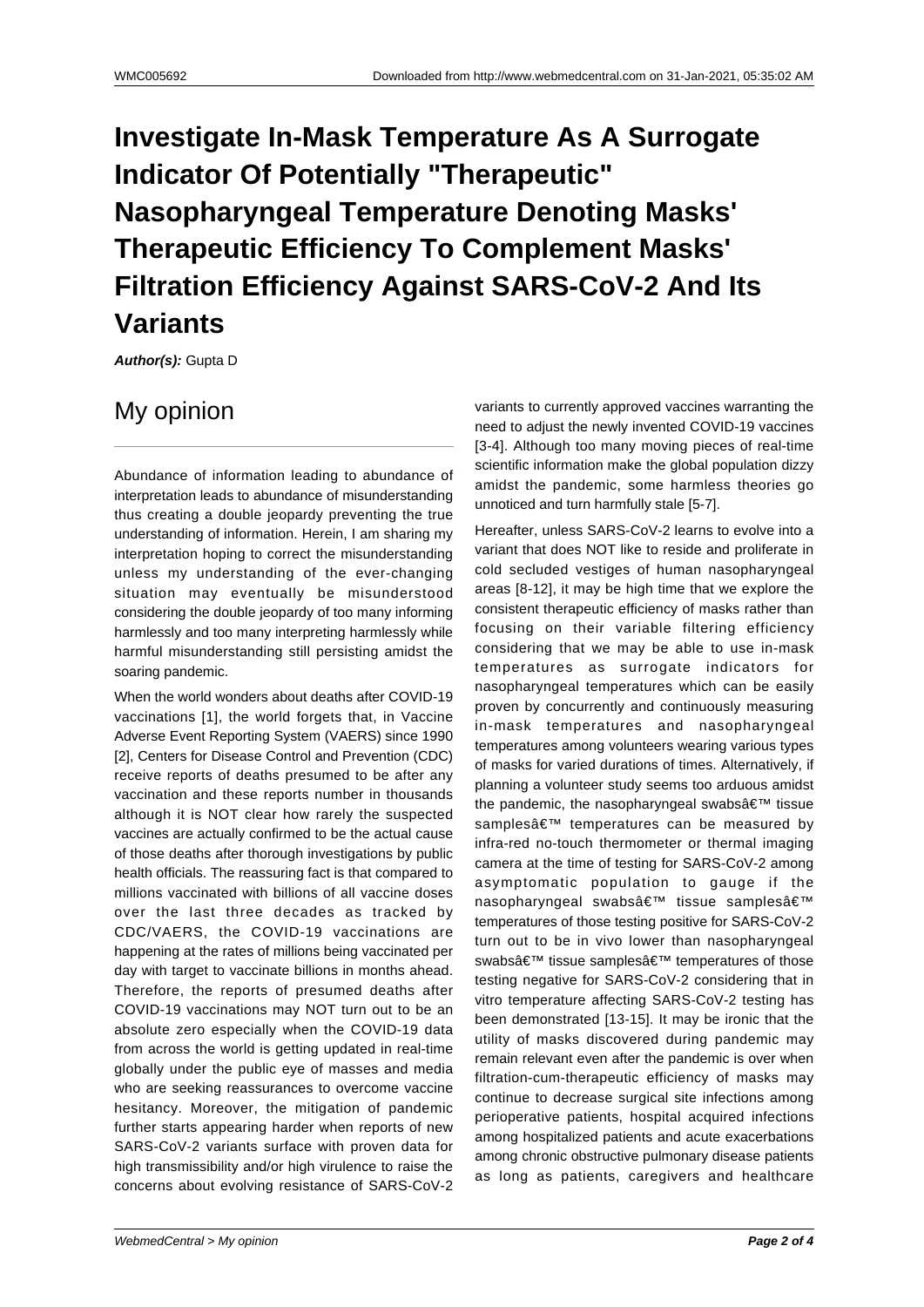providers continue to appropriately and religiously wear masks even after the pandemic is over [16-21].

Essentially, it has been long overdue to recognize the pathophysiological importance of our nosy noses [22-24], unless we need evidence from neck-only breathers to scientifically and experimentally prove to us all the things they and their noses miss due to the absence of rhythmic airflow happening across their noses when rhythmic breathing is happening only and only across their tracheal stomas in their necks [25-28]. Ironically, the long-term changes in the functioning of noses among neck-only breathers may potentially make them more tolerant to masks covering their mouths and noses considering that such masks may potentially neither induce increased in-mask temperatures nor induce increased nasopharyngeal temperatures among them when they have become used to absent rhythmic-coolant-airflow across their non-breathing noses. Interestingly, the investigation of concurrently and continuously measuring in-mask temperatures and nasopharyngeal temperatures among neck-only breather-subgroup of volunteers wearing various types of masks covering their mouths and noses for varied durations of times along with or without neck-masks covering their tracheal stomas may confirm or refute the consequences on local tissue temperatures within the noses of neck-only breathers with implications therein for nasopharyngeal swabs' tissue samples' temperatures among neck-only breathers.

## Reference(s)

- 1. Torjesen I. Covid-19: Norway investigates 23 deaths in frail elderly patients after vaccination. BMJ. 2021;372:n149. Published 2021 Jan 15. https://doi.org/10.1136/bmj.n149
- 2. Centers for Disease Control and Prevention. CDC WONDER: About The Vaccine Adverse Event Reporting System (VAERS). https://wonder.cdc.gov/vaers.html
- 3. [Association of American Medical](https://doi.org/10.1136/bmj.n149) Colleges. The COVID-19 variants are spreading rapidly. Here $\hat{a} \in \mathbb{N}$ s what scientists know about them  $\hat{a} \in \mathbb{N}$ and why you need a better mask. [https://www.aamc.org/news-insigh](https://wonder.cdc.gov/vaers.html)ts/covid-19-vari ants-are-spreading-rapidly-here-s-what-scientistsknow-about-them-and-why-you-need
- 4. Kupferschmidt K. New mutations raise specter of 'immune escape'. Science. [2021;371\(6527\):329-330.](https://www.aamc.org/news-insights/covid-19-variants-are-spreading-rapidly-here-s-what-scientists-know-about-them-and-why-you-need) [https://doi.org/10.1126/science.371.6527.329](https://www.aamc.org/news-insights/covid-19-variants-are-spreading-rapidly-here-s-what-scientists-know-about-them-and-why-you-need)
- 5. [Gupta D. Does mask use affect the q](https://www.aamc.org/news-insights/covid-19-variants-are-spreading-rapidly-here-s-what-scientists-know-about-them-and-why-you-need)uantitative severe acute respiratory syndrome coronavirus 2 load in the nasopharynx?. J Pediatr. 2021;228:314. [https://doi.org/10.1016/j.jpeds.2020.09.050](https://doi.org/10.1126/science.371.6527.329)
- 6. Gupta D. Living with in-mask micro-climate. Med Hypotheses. 2020;144:110010. https://doi.org/10.1016/j.mehy.2020.110010
- 7. Gupta D. "Therapeutic" facemasks. Med Hypotheses. 2020;143:109855. https://doi.org/10.1016/j.mehy.2020.109855
- 8. Morris DH, Yinda KC, Gamble A, et al. [Mechanistic theory predicts the effects of](https://doi.org/10.1016/j.mehy.2020.110010) temperature and humidity on inactivation of SARS-CoV-2 and other enveloped viruses. [Preprint. bioRxiv. 2020;2020.10.16.341883.](https://doi.org/10.1016/j.mehy.2020.109855) Published 2020 Oct 16. https://doi.org/10.1101/2020.10.16.341883
- 9. V'kovski P, Gultom M, Kelly J, et al. Disparate temperature-dependent virus  $a \in \mathcal{F}$  host dynamics for SARS-CoV-2 and SARS-CoV in the human respiratory epithelium. Preprint. bioRxiv. [2020;2020.04.27.062315. Published 2020](https://doi.org/10.1101/2020.10.16.341883) Apr 27. https://doi.org/10.1101/2020.04.27.062315
- 10. Foxman EF, Storer JA, Fitzgerald ME, et al. Temperature-dependent innate defense against the common cold virus limits viral replication at warm temperature in mouse airway cells. Proc [Natl Acad Sci U S A. 2015;112\(3\):827-832.](https://doi.org/10.1101/2020.04.27.062315) https://doi.org/10.1073/pnas.1411030112
- 11. Matson MJ, Yinda CK, Seifert SN, et al. Effect of Environmental Conditions on SARS-CoV-2 Stability in Human Nasal Mucus and Sputum. Emerg Infect Dis. 2020;26(9):2276-2278. [https://doi.org/10.3201/eid2609.202267](https://doi.org/10.1073/pnas.1411030112)
- 12. Gallo O, Locatello LG, Mazzoni A, Novelli L, Annunziato F. The central role of the nasal microenvironment in the transmission, modulation, and clinical progression of SARS-CoV-2 infection [\[published online ahead of print, 2020 N](https://doi.org/10.3201/eid2609.202267)ov 26]. Mucosal Immunol. 2020;1-12. https://doi.org/10.1038/s41385-020-00359-2
- 13. Basso D, Aita A, Navaglia F, et al. SARS-CoV-2 RNA identification in nasopharyngeal swabs: issues in pre-analytics. Clin Chem Lab Med. 2020;58(9):1579-1586. Published 2020 Jun 22. [https://doi.org/10.1515/cclm-2020-0749](https://doi.org/10.1038/s41385-020-00359-2)
- 14. Pryce TM, Boan PA, Kay ID, Flexman JP. Thermal treatment of nasopharyngeal samples before cobas SARS-CoV-2 testing. Clin Microbiol Infect. 2021;27(1):149-150. [https://doi.org/10.1016/j.cmi.2020.07.04](https://doi.org/10.1515/cclm-2020-0749)2
- 15. Skalina KA, Goldstein DY, Sulail J, et al. Extended storage of SARS-CoV-2 nasopharyngeal swabs does not negatively impact results of molecular-based testing across three clinical [platforms \[published online ahead of print](https://doi.org/10.1016/j.cmi.2020.07.042), 2020 Nov 3]. J Clin Pathol. 2020;jclinpath-2020-206738. https://doi.org/10.1136/jclinpath-2020-206738
- 16. Losurdo P, Paiano L, Samardzic N, et al. Impact of lockdown for SARS-CoV-2 (COVID-19) on surgical site infection rates: a monocentric observational cohort study. Updates Surg. [2020;72\(4\):1263-1271.](https://doi.org/10.1136/jclinpath-2020-206738) https://doi.org/10.1007/s13304-020-00884-6
- 17. Cerulli Irelli E, Morano A, Di Bonaventura C. Reduction in nosocomial infections during the COVID-19 era: a lesson to be learned [published online ahead of print, 2020 Nov 19]. Updates Surg. [2020;1-2.](https://doi.org/10.1007/s13304-020-00884-6)

https://doi.org/10.1007/s13304-020-00925-0 Â